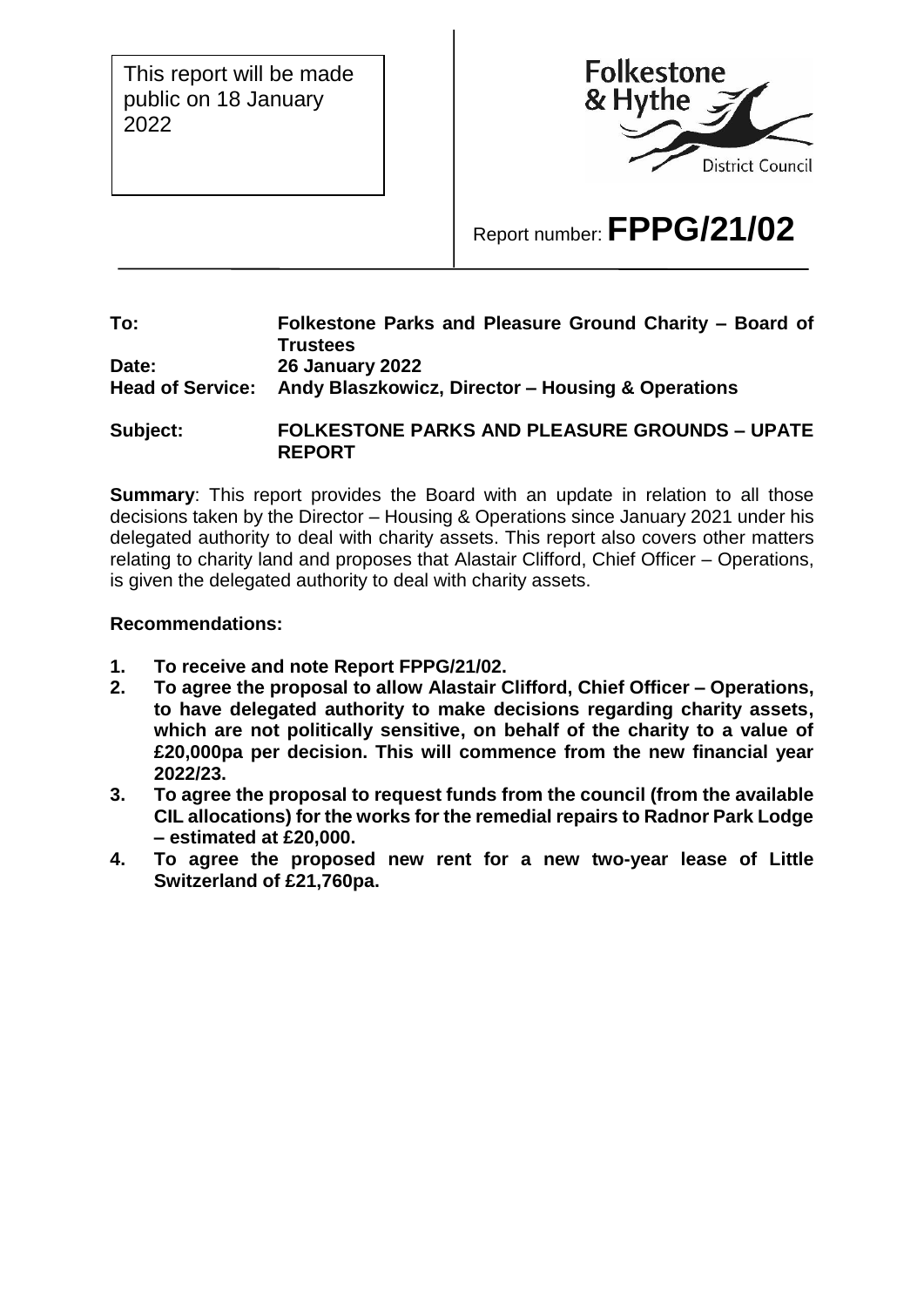# **1. BACKGROUND**

- **1.1** The council act as trustees on behalf of the Folkestone Parks and Pleasure Grounds (FPPG) Charity in managing all of the charity's assets.
- **1.2** The Board considered report FPPG/20/03 on 20 January 2021 and resolved to agree:
	- '**that the next update report shall relate to the period up to and including the 2021/2022 financial year and that all subsequent annual reports shall relate to their respective preceding financial year'.**

# **2. INTRODUCTION**

2.1 This report provides the Board with an update in relation to all those decisions taken by the Director – Housing & Operations since January 2021, and forecast to the end of the 2021/2022 financial year, under his delegated authority to deal with charity assets. This report also covers other matters relating to charity land and proposes that Alastair Clifford, Chief Officer – Operations, is given the delegated authority to deal with charity assets.

# **3. DECISIONS TAKEN SINCE JANUARY 2021**

## 3.1 **Lower Sandgate Road Recreation Ground (Coastal Park)**

a. Beach huts, Marine Walk (report FPPG/19/02): this project incorporated the renovation of 35 existing huts, the removal of 44 dilapidated huts and the installation of 80 new wooden huts. The works completed in the spring 2021 and the huts have been leased on two year leases to spring 2023. A policy on beach hut lettings is being drafted together with a proposal for the future basis of the Folkestone beach hut leases.

b. Triennial artwork at the beach huts, Marine Walk: a licence has been granted to Creative Folkestone (CF) for an artist's painted design on the exterior of the new and refurbished beach huts.

c. Folkestone Harbour (GP) Limited have withdrawn their request to construct a new car park on the site of the existing public car park at the eastern end of the Coastal Park.

# 3.2 **Radnor Park**

a.Tea Room: the lease to East Kent College Group (EKC) for Radnor Park Lodge expired 18 August 2021. A tenancy at will has been granted to EKC whilst a new lease is agreed. In the meantime, it has been agreed that the new two-year lease will no longer be full repairing and insuring – instead EKC will be responsible for internal repair and internal and external decorations only. It is also agreed that the lessor will undertake structural works required as identified by the council's building surveyor in the schedule of dilapidations prepared at termination of the previous lease.

The two areas requiring remedial works include:

 the roof of the single storey element – estimated at £15,000 plus 20% contingency; and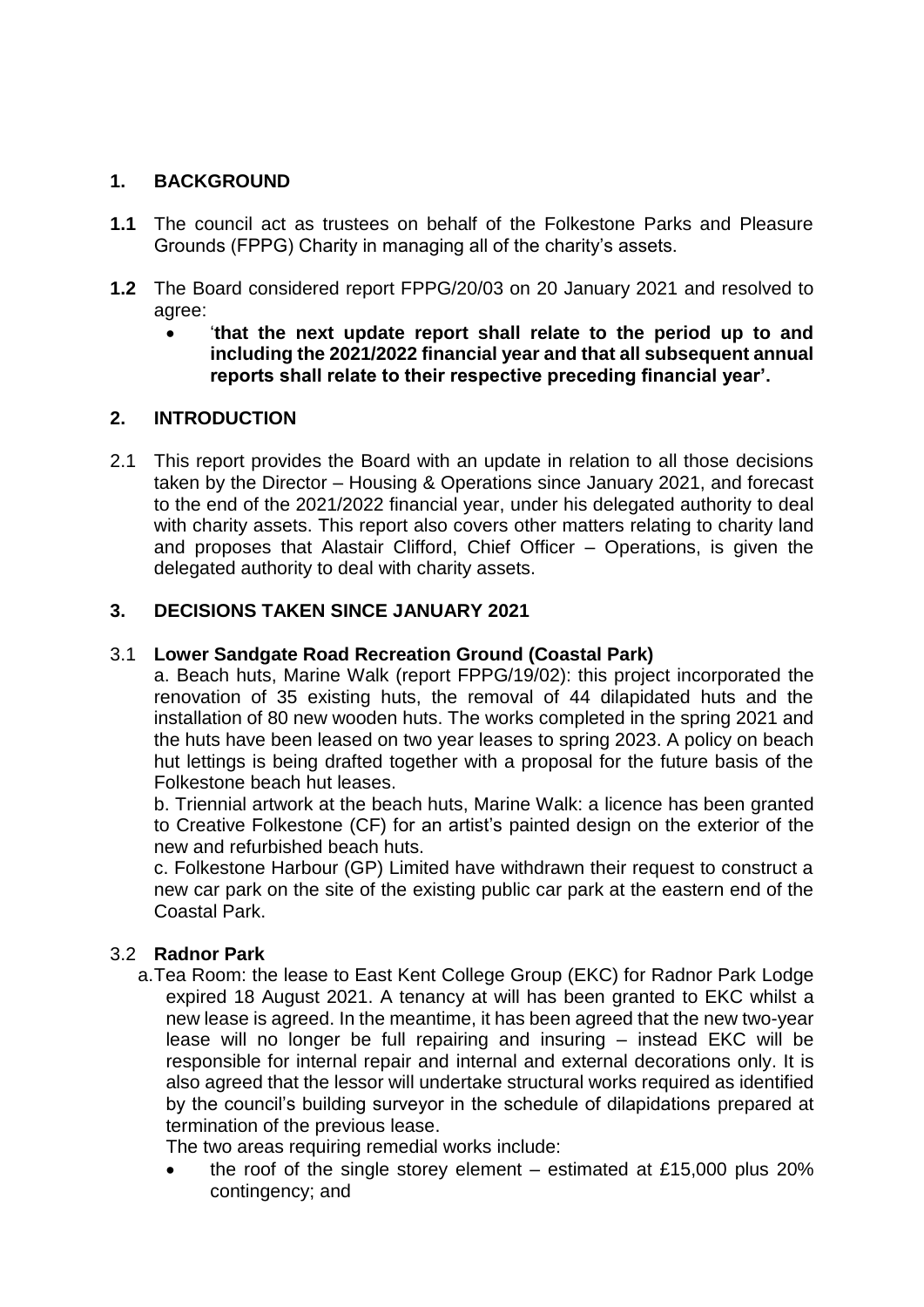- the roof valley of the front porch. This work can be completed in-house but a provisional sum of £2,000 is budgeted for additional remedial works that may be required following the clearing of the valley.
- b. The council will obtain quotes for the works and it is recommended that the charity request funds from the council to cover the cost of these repairs – estimated at c.£20,000. Officers will make a formal request on behalf of the Charity to use Community Infrastructure Levy (CIL) funding to cover the cost of the repairs as the building is a community asset.
- c. Store adjacent to Radnor Park (Upper) Pond: Trustees of Shepway Angling Club have been granted a lease for a term of two years from 6 March 2021.

## 3.3 **Various charity lands**

- a. Triennial artworks: a new lease was granted to CF for the placement of six existing artworks and three new artworks (for Triennial 2021) on charity land for a term of two years from 1 January 2021.
- b. Triennial artwork: a licence was granted to CF for the placement of a temporary artwork (for Triennial 2021) on charity land at The Durlocks Recreation Ground and the Amphitheatre at the Coastal Park.

# **4. OTHER MATTERS**

### **4.1 East Cliff and The Warren Pleasure Ground**

- a. Martello Tower No. 3: CF was granted a 99 year lease from March 2012. In December 2020, it was agreed that CF could surrender the lease and this was effective from 31 January 2021. CF paid a surrender premium of £5,000 to be used for property maintenance.
- b. Southern Water's pumping station, Coronation Parade: the transfer of charity land (i.e. the site of the pumping station) to Southern Water completed in August 2021. This is therefore no longer charity land.
- c. Warren Camp Site: a new two year lease has been agreed with the existing tenant from 18 January 2022 at a rent of £7,000pa.
- d. Little Switzerland Camp Site: it has been agreed that a new two-year lease will be granted to the existing tenant from 1 March 2022. The proposed rent is £21,760 per annum. This is greater than the delegated authority amount of £20,000, therefore it is recommended that FPPG agree the new rent at this level.

Interest in both campsites has been received from Starglade Parks Ltd (park homes) and Roma Capital (residential development).

- e. East Cliff Observation Post: A new 15 year lease has been agreed with National Coastwatch Institution at a rent of £50pa. FHDC Legal Services confirmed that it was possible to grant a lease greater than two years as the Charities Act requirements do not apply in this case i.e. where one charity leases to another charity which has similar objectives to the lessor.
- f. Sidney Cooper Weston Fountain: In February 2021, Go Folkestone withdrew its proposed refurbishment of the fountain. The fountain was then painted to protect it from the coastal environment in the medium term. Further large scale works will be needed in the future, but the historical listed structure's future is secure for now.
- g. Canterbury Archaeological Trust (CAT): negotiations are ongoing with CAT in relation to it resuming (under a new licence) seasonal fieldwork at the prehistoric settlement and Roman Villa site to 2025. CAT's focus will remain on those areas at risk of being lost due to erosion. A two-year lease in relation to the small wooden attendant's hut is also proposed for CAT's site accommodation.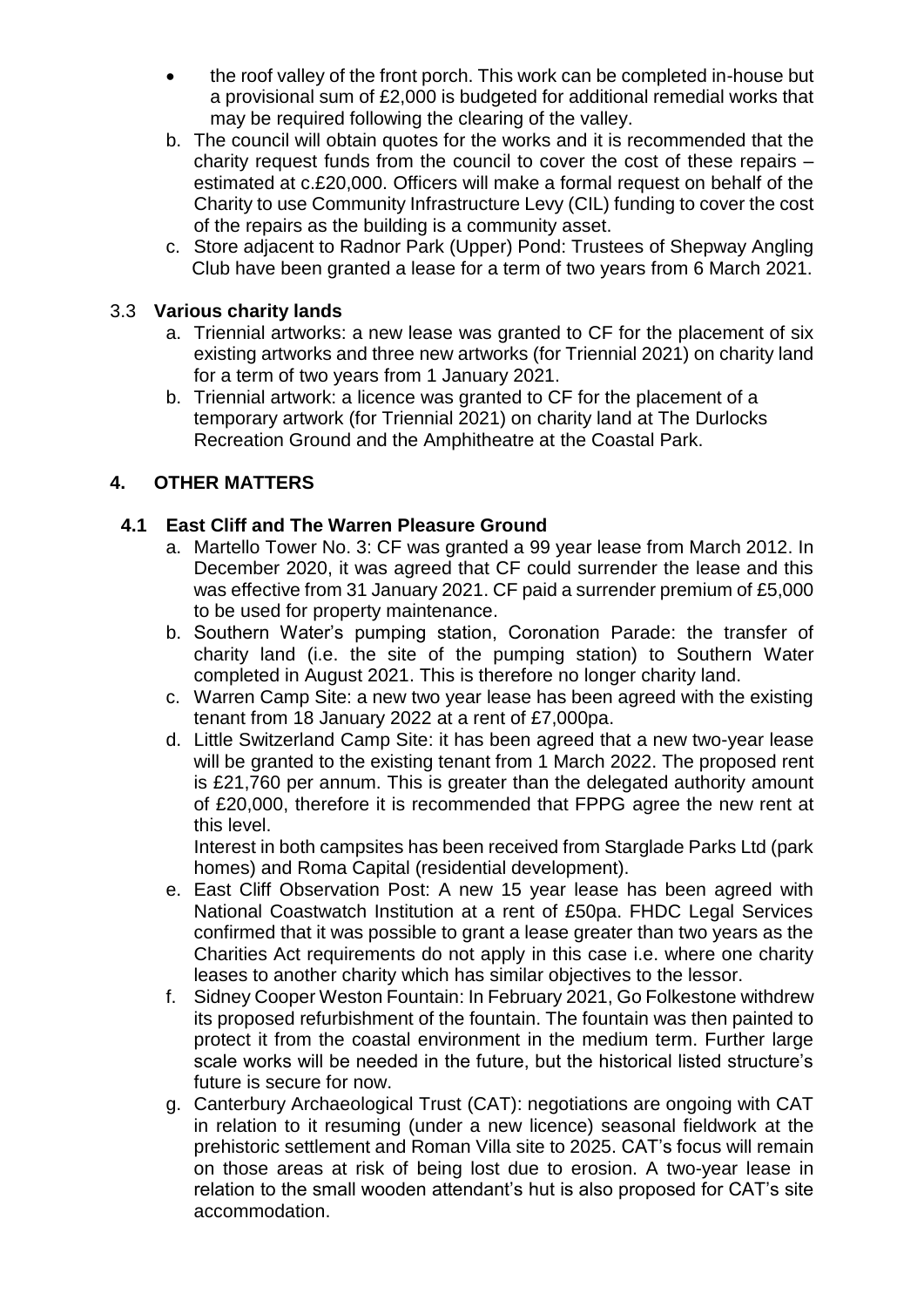- h. A grazing licence is proposed (under the direction of the White Cliffs Countryside Partnership) to control scrub growth within a fenced-off grazing compartment.
- i. East Cliff and The Warren: consideration is being given to improving the visitor experience of this area which may include a new play area, visitor's centre and other facilities. This is a large piece of work which is ongoing. The Council has been successful in obtaining a £20,000 grant from KCC which is being used for draft masterplanning and viability work. Due to considerable local interest in the project, the cabinet as trustees agreed to move to full consultation prior to any further works.

In January 2022, CAT informed the council that Historic England is in the final stages of the process of putting the Folkestone Roman Villa on their Monuments at Risk register. CAT confirmed that in terms of the proposed development of the area, there shouldn't be an impact, as the legal status of the site hasn't changed.

j. The Warren beach: following the temporary closure of the beach in May 2020, geological and marine studies have taken place to ascertain the size and complexity of the former waste site. Officers are undertaking cost and design work and looking to further quantify risk.

### **4.2 Radnor Park**

It has been agreed in principle that Folkestone Town Council can install a Folkestone Town Trail sign – this will be in addition to seven existing trail signs at other locations.

### **4.3 Various Charity Lands**

Electric vehicle charging points are to be installed, as part of a wider project, at Lower Sandgate Road West Car Park, Coastal Park Car Park and East Cliff Pavilion Car Park.

#### **4.4 Delegated Authority Proposal**

In July 2018, the Trustees granted Andy Blaszkowicz, Director – Housing & Operations (formerly Head of Commercial and Technical Services) delegated authority to make decisions regarding charity assets on behalf of the charity to a value of £20,000 and which are not politically sensitive. At the end of last year, Alastair Clifford, Chief Officer – Operations took on responsibility for the council's corporate property portfolio. Therefore the proposal is:

- i. For the trustees of the Folkestone Parks and Pleasure Ground charity to grant the Chief Officer – Operations delegated authority to make decisions regarding the charity assets up to a value of £20,000pa, effective from the 2022/2023 financial year; and
- ii. It is considered that any larger scale agreements in excess of a rental fee of £20,000pa, projects and improvements on charity land or any use that may have political connotations or are of a sensitive matter should still be referred to the trustees to obtain formal approval.

The risks to the Council and the Charity are considered to be low with regard to the proposal.

# **5. CONCLUSION**

- 5.1 It is considered appropriate that:
	- The next update report shall relate to the period up to and including the 2022/2023 financial year;